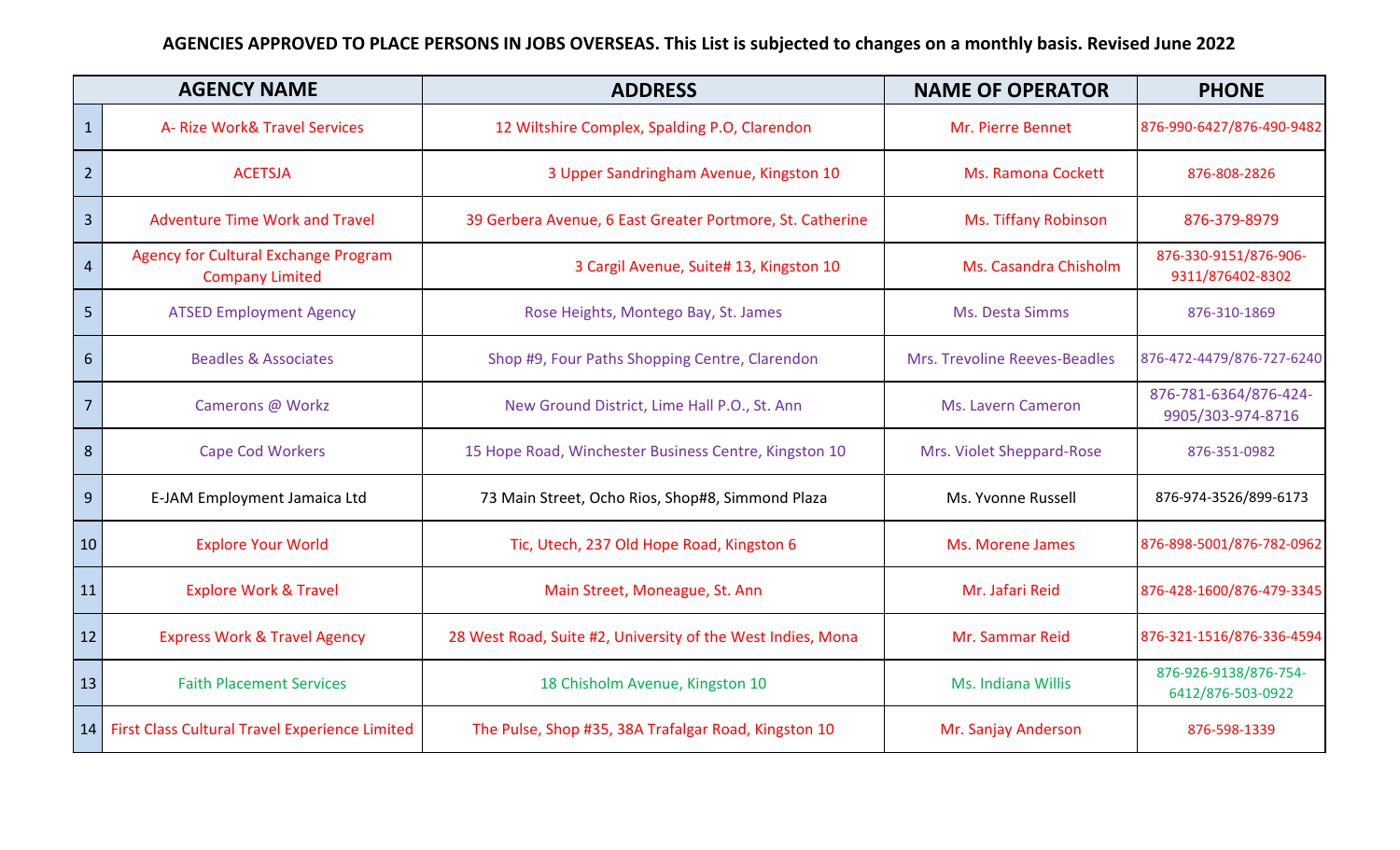## **AGENCIES APPROVED TO PLACE PERSONS IN JOBS OVERSEAS. This List is subjected to changes on a monthly basis. Revised June 2022**

| 15 | Glide Jamaica Hassle Free Agency                                                       | Shop# 13, Market Street Montego Bay, St James                                               | Mr. Kemar Rose                 | 876-613-4391                  |
|----|----------------------------------------------------------------------------------------|---------------------------------------------------------------------------------------------|--------------------------------|-------------------------------|
| 16 | <b>International Career Development &amp;</b><br><b>Exchange Limited</b>               | 22b Old Hope Road, Kingston 5                                                               | Ms. Sonya Muschett             | 876 412-3997                  |
| 17 | <b>ILDS International Employment Agency</b>                                            | Unit 32-34, Old Hope Road, Kingston 5                                                       | Mr. Daren Lawrence             | 876-649-8533/876-813-8090     |
| 18 | <b>International Recruiting Staffing Solutions</b>                                     | 3A Paisley Avenue, Kingston 5 & Mom Village Plaza, Runaway Bay,<br>St.Ann                   | <b>Mrs. Sherrian Thomas</b>    | 876-754-1832/876-754-<br>1836 |
| 19 | <b>International Students Affair Travel Services</b>                                   | 4 Lizmore Avenue, Suite 19, Kingston 5                                                      | <b>Ms. Verlene Crooks</b>      | 876-960-0833/876-825-7622     |
| 20 | Islandplus Multi-Services                                                              | Shop #11, 2B Rousseau Road, Kingston 5                                                      | Mrs. Denise Daley-Mohan        | 876-754-6558/876-777-0057     |
| 21 | J.D. & Associates                                                                      | 3 Beechwood Avenue, Unit 2A, Kingston 10                                                    | Ms. Dezrine Jones              | 876-704-5100/876-899-4502     |
| 22 | J & H Recruiting Agency                                                                | Suite#5 Sagicor Commercial Centre, Montego Bay, St James                                    | Mr Henry Duncan                | 876-622-7631/323-1954         |
| 23 | <b>Journey Abroad Services Ltd</b>                                                     | 22B Old Hope Road, Kingston 5                                                               | Mr. Roy Pinnock                | 876-655-3905                  |
| 24 | Kerg Consulting and Investments Limited                                                | 22B Old Hope Road, Kingston 5                                                               | Ms. Kerry ann Edwards          | 876-835-1116                  |
| 25 | <b>Mattadeen International Employment</b><br>Agency, Internet Café and Document Center | 3 Taye Street, Buckfield, Ocho Rios                                                         | <b>Ms Deborah Cohen Morris</b> | 876-816-6359                  |
| 26 | May'fos Work Travel Employment Agency                                                  | U & I Plaza, Shop #7, 46 Market Street, Montego Bay                                         | Mr. Dwayne Muirhead            | 876-979-1457/876-335-2118     |
| 27 | <b>Mclean's Travel Agency for Students Limited</b>                                     | 22B Old Hope Road, Kingston 5                                                               | Mr. Kirk Mclean                | 876-619-1111                  |
|    | 28 MV Placement & Management Services Ltd                                              | 7 Oxford Park Avenue, Kgn 5                                                                 | Mr. Earl White                 | 876-908-2403                  |
| 29 | <b>Nex Wave Employment Agency</b>                                                      | Belmore Lands Gregory Park, St. Catherine & 16 North<br>Street, Montego Bay #1 P.O. Box 417 | Ms. Natalie Morgan             | 876285-3600/876-799-1990      |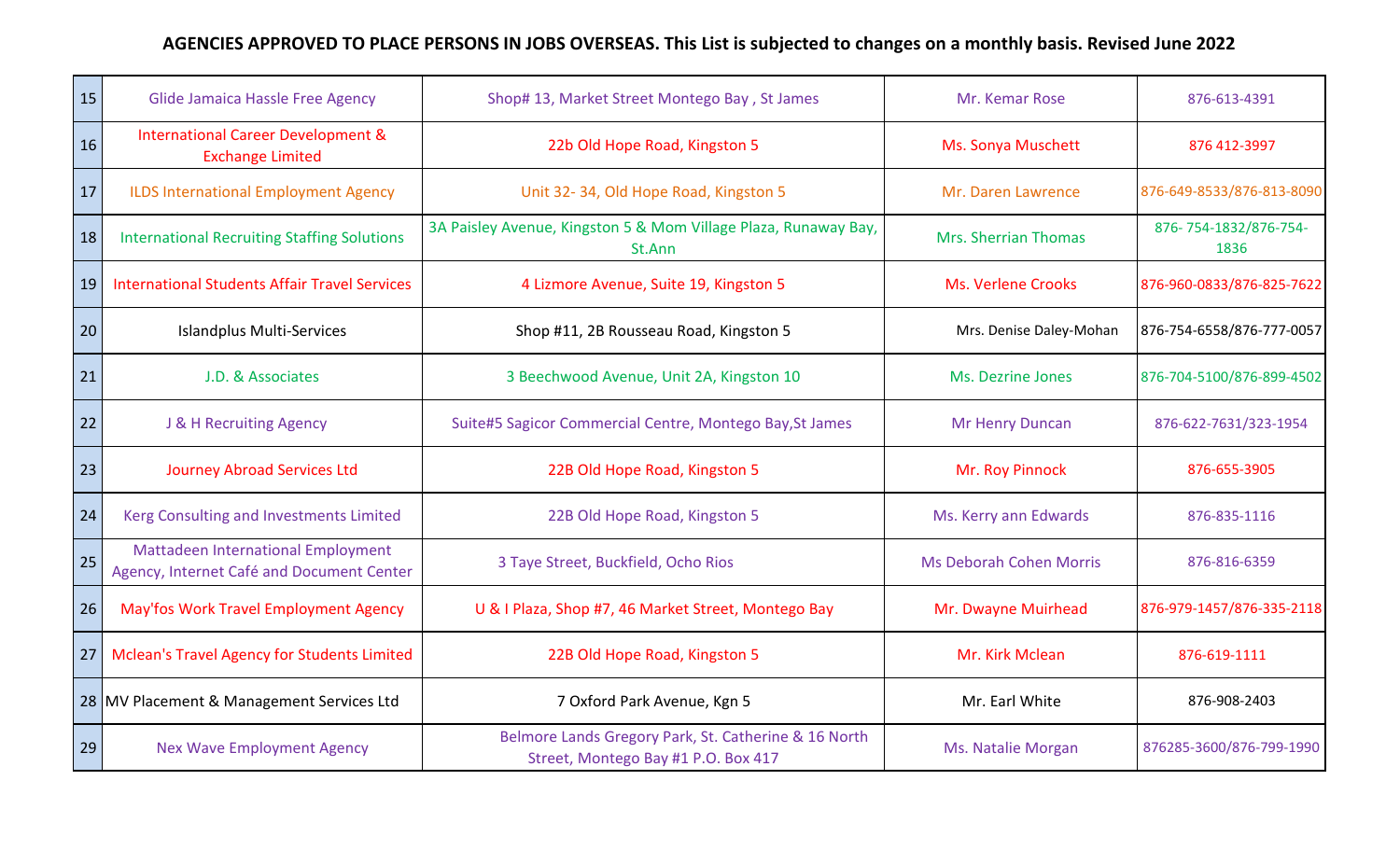## **AGENCIES APPROVED TO PLACE PERSONS IN JOBS OVERSEAS. This List is subjected to changes on a monthly basis. Revised June 2022**

| 30 | <b>Polaris Travel &amp; Placement Services</b>                       | Shop 20, Bramelia Town Centre, Mandeville, Manchester           | Mr. Steven Bramwell         | 876-517-5074/876677-<br>0709               |
|----|----------------------------------------------------------------------|-----------------------------------------------------------------|-----------------------------|--------------------------------------------|
| 31 | Pro Job Enterprise and Consultancy                                   | 5 Richmond Park Avenue, Kingston 10                             | Mr. Wayne Ballen            | 876-561-2363                               |
| 32 | <b>Regions Enterprise Limited</b>                                    | 38 Lorraine Avenue, Kingston 10                                 | Mr. Dwayne Cunningham       | 876-320-2350                               |
| 33 | <b>S.N.O.W</b>                                                       | 11 Melmac Avenue, Suite # 303, Kingston 5                       | Mr. Dorlan Hunter           | 876-299-9629/876-615-5243                  |
| 34 | S.T.E.E.P International Ltd.                                         | 7 Oxford Park, Kingston 5 & 34-36 Old Hope Road, Kingston 5     | <b>Ms. Denise Minott</b>    | 876-754-7005/370-1315                      |
| 35 | <b>Skilled Staffing Solutions</b>                                    | 182 Main Street, Ocho Rios, St Ann                              | Mrs. Nadine Gayle Ramsay    | 876-974-8452/876-974-<br>7509/876-838-2220 |
| 36 | <b>SWAT Production Ltd</b>                                           | <b>UWI Mona, Kgn 7</b>                                          | <b>Mr.Mark Foster</b>       | 876-445-2700                               |
| 37 | Trailes Hospitality Training, Events &<br><b>Consulting Services</b> | 14 Trelawny Street, Falmouth, Trelawny                          | Mr. Ricardo Traile          | 876-617-0653/876-810-<br>3846              |
| 38 | <b>Travexcel Smart Solutions</b>                                     | Browns Town Mall, 2nd Floor, St Ann                             | Ms. Kacyann Venice Campbell | 876-512-6400                               |
| 39 | The Exuberant Overseas Placement Agency                              | 18 Queens Drive, Praise Concourse Plaza, Montego Bay, St. James | Ms. Kimone Kerr             | 876-772-3343/876-679-4951                  |
| 40 | <b>Work Abroad Jamaica</b>                                           | 7 Eureka Crescent, Shop 3, Kingston 5                           | Mr. Collin Coley            | 876-507-3148/876-665-<br>7979              |
| 41 | <b>Work Exchange Services Ltd</b>                                    | 2B West Ivy Green Crescent, Kingston 5                          | Mr. Jerome Walters          | 876-520-5004                               |